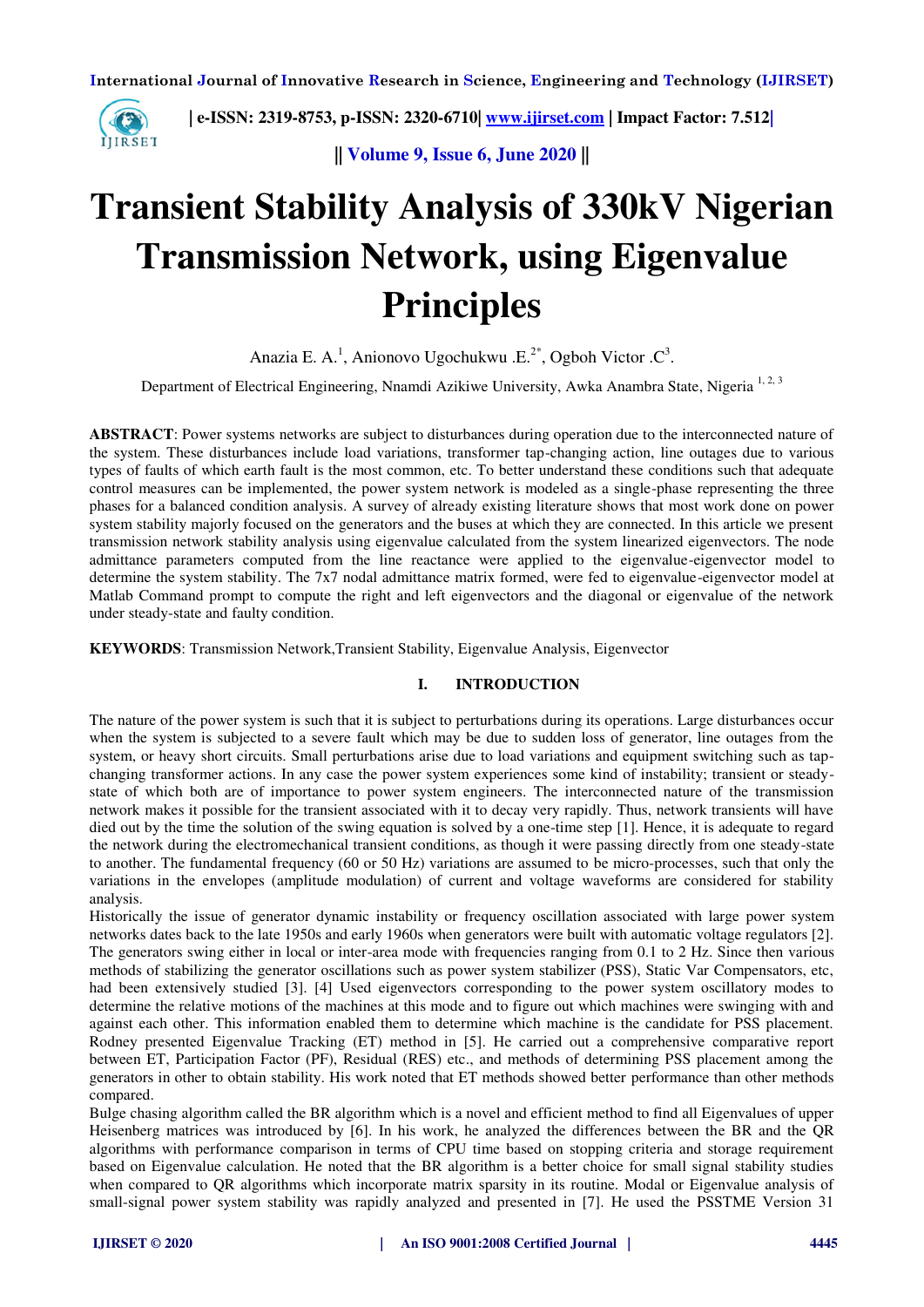

## **| e-ISSN: 2319-8753, p-ISSN: 2320-6710| [www.ijirset.com](http://www.ijirset.com/) | Impact Factor: 7.512|**

## **|| Volume 9, Issue 6, June 2020 ||**

software to analyze the instability problem of an inter-area mode swing and suggested PSS location based on the result of the analysis. He noted that the use of High Voltage Direct Current (HVDC) and Flexible Alternating Current Transmission System (FACTS) improves the system dynamics and stability with their ability to change the power flow directly and indirectly within millisecond (ms). The effect of small disturbances on system stability was investigated in [8] to determine the best position for power system stabilizer, to restore system stability by evaluating the eigenvalues and eigenvectors of the linearized differential and algebraic equation of the system.

A survey of already existing literature shows that most work done on power system stability majorly focused on the generators and the buses at which they are connected. In this article we present transmission network stability analysis using eigenvalue calculated from the system linearized eigenvectors. For the analysis of balanced conditions, a singlephase representation of the three-phases is used. Without the balanced steady-state representation of the transmission network, stability analysis of large practical power systems would be impractical. For complex transient stability analysis involving generators, stators, and network transients, electromagnetic transient programs (EMTP) are used [9]. For conventional transient stability analysis, the network representation is similar to that for power-flow analysis. The most convenient form of network representation is in terms of the node admittance matrix.

### **II. TECHNICAL CONSIDERATION**

In modeling loads; dynamic loads are represented as induction and synchronous motors, and their treatment is similar to that of synchronous machines. Static loads are represented as part of the network equations. Loads with constant impedance characteristics are the simplest to handle and are included in the node admittance matrix. [1] Nonlinear loads are modeled as an exponential or polynomial function of bus voltage magnitude and frequency. The net effect is that a nonlinear static load model is treated as a current injection at the appropriate node in the network equation. Figure 1 shows a typical power system in modular form.



Figure 1: Sample Nodal Network in modular form.

The value of the node current from ground into the network is

$$
\hat{I}_L = i_{L1} + i_{L2} = -\frac{P_L - Q_L}{\hat{V}^{\hat{+}}_L} \tag{1}
$$

Where  $\hat{V}^*$  is the conjugate of the load bus voltage,  $P_L$  *and*  $Q_L$ are portions of the active and reactive components of the load of which vary as nonlinear functions of V<sub>L</sub> and Frequency deviation ∆*f*. For an inductive load,  $Q<sub>I</sub>$  is positive.

The overall network/load representation comprises a large sparse nodal admittance matrix equation with a structure similar to that of the power-flow problem. The network equation is written in matrix form as:

$$
\hat{I}_L = Y_N \hat{V} \tag{2}
$$

The node admittance matrix  $Y_N$  is symmetrical, except for dissymmetry introduced by phase-shifting transformers. Within the time frame of transient stability simulations, transformer taps and phase-shift angles do not change. Therefore, the elements of the matrix remain constant except for change introduced by network switching operations or external loads. The effect of generators, nonlinear static loads, dynamic loads, and other devices such as HVDC converters and regulated VAR compensators are reflected as boundary conditions providing additional relationships between  $\hat{V}$  and  $\hat{I}$  at the respective nodes. In contrast to power-flow analysis, tie line power-flow control, limits on generator reactive power output and the slack bus make-up for the unknown losses and need not be considered in transient stability analysis [1].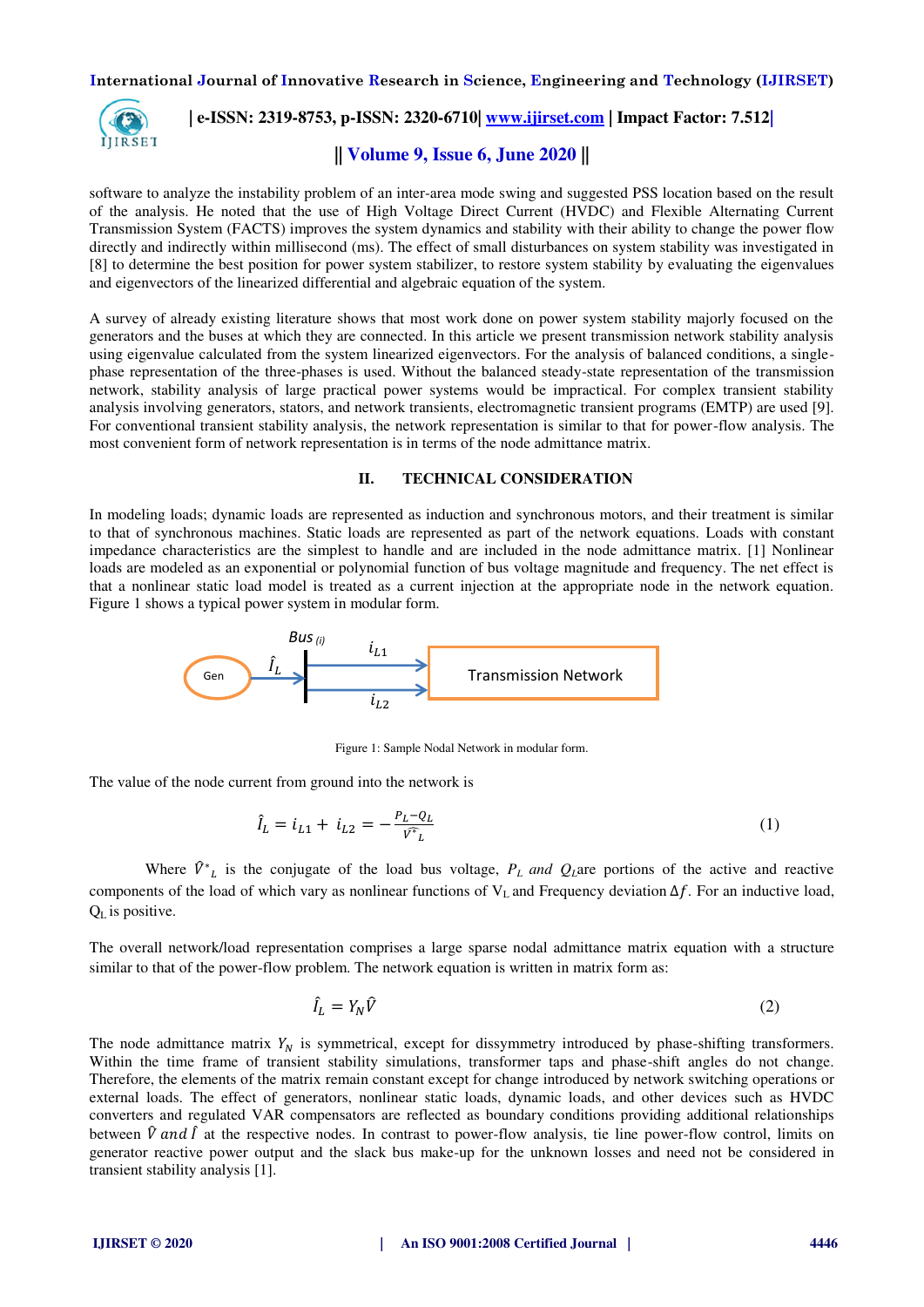

## **| e-ISSN: 2319-8753, p-ISSN: 2320-6710| [www.ijirset.com](http://www.ijirset.com/) | Impact Factor: 7.512|**

## **|| Volume 9, Issue 6, June 2020 ||**

For  $(i<sup>th</sup>)$  number of buses,  $Y_{bus}$  is expressed as

$$
\frac{1}{Z_{bus}} = \frac{1}{r \pm jx} = Y_{bus} = \begin{bmatrix} Y_{11} & Y_{12} & \dots Y_{1i} \\ Y_{21} & Y_{22} & \dots Y_{2i} \\ Y_{31} & Y_{32} & \dots Y_{3i} \\ \vdots & \vdots & \dots & \vdots \\ Y_{i1} & Y_{i2} & \dots Y_{ii} \end{bmatrix}
$$
(3)

The off diagonal elements of the matrix are called Mutual Admittances while the diagonal elements are called Self Admittances.  $r \pm jx$  Represent the branch resistances and reactance respectively. Equation (4) defines the Mutual admittance and expressed as the negative of the admittance of the line between buses 1 and  $i$  while equation (5) defines the Self admittance as the sum of all the admittances connected to that bus.

$$
Y_{i1} = Y_{1i} = -y_{1i} = -y_{1i}
$$
\n
$$
Y_{ii} = \sum_{\substack{i=0 \ i \neq 1}}^{n} y_{ii} (5)
$$
\n(4)

**III. EIGENVALUE ANALYSIS** 

Equation (2) can be represented in steady state-space form as follows:

$$
Ax = \hat{x} \tag{6}
$$

To obtain the solution of equation (6), a scalar parameter  $\lambda$  called the eigenvalue is introduced such that equation (6) becomes;

$$
Ax = \lambda x \tag{7}
$$

Where  $A = [a_{i1}]$ an n x n square matrix isx is an n x 1 vector and  $\lambda$  is a number (scalar) parameter [1, 10]. Clearly the solution  $x = 0$  for  $\lambda$  is usually not useful and thus is neglected.

For non-trivial solutions i.e.  $x \neq 0$ , the values of  $\lambda$  are called the eigenvalues and the characteristics values or latent roots of the matrix **A** and the corresponding solutions of equation (7) are called eigenvectors or characteristic vectors of **A.** Expressed as separate equations we have;

$$
A. x - \lambda x = 0 \tag{8}
$$

$$
(A - \lambda I)x = 0 \tag{9}
$$

Notice that the unit matrix I was introduced so that  $\lambda$  can be subtracted from matrix **A**. Now for equation (9) to have a non-trial solution, determinant of  $|A - \lambda I|$  must be equal to zero. Hence

$$
|\mathbf{A} - \lambda \mathbf{I}| = \begin{vmatrix} (a_{11} - \lambda) & a_{12} & \cdots & a_{1i} \\ a_{21} & (a_{22} - \lambda) & \cdots & a_{2i} \\ \vdots & \vdots & \cdots & \vdots \\ a_{i1} & a_{i2} & \cdots & (a_{ii} - \lambda) \end{vmatrix} = 0
$$
 (10)

Expansion of equation (10) gives the characteristics equation. The n solutions of  $\lambda = \lambda_1$ ,  $\lambda_2$ ,  $\lambda_3$ 

 $\ldots \lambda_n$  are eigenvalues of **A**.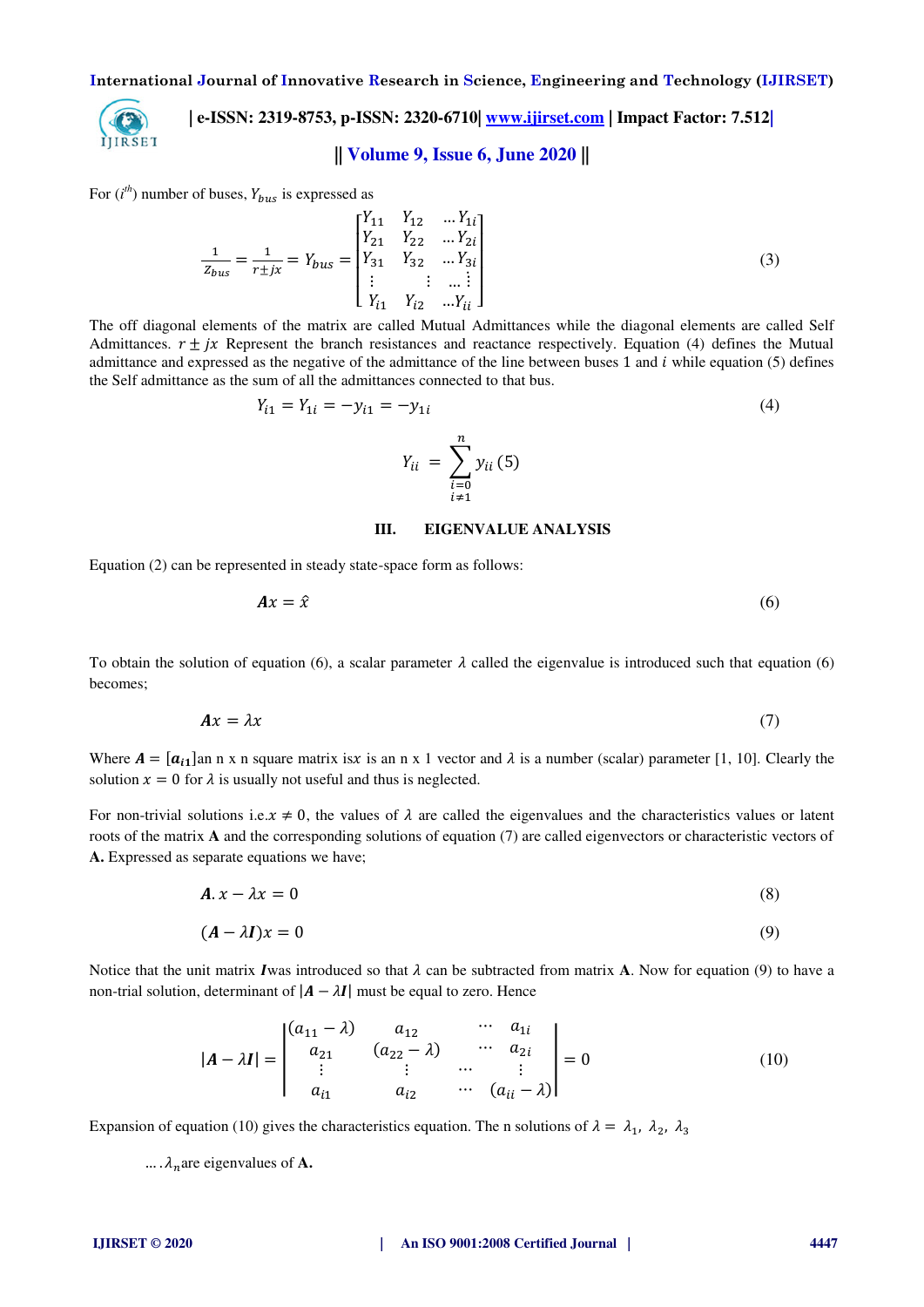

 **| e-ISSN: 2319-8753, p-ISSN: 2320-6710| [www.ijirset.com](http://www.ijirset.com/) | Impact Factor: 7.512|**

## **|| Volume 9, Issue 6, June 2020 ||**

### **IV. APPLICATION TO 330 KV NIGERIAN MIDDLE BELT NETWORK (MB-W)**

The Nigerian prototype Middle Belt grid network is as shown in figure 2. The network is made of 7 buses and 4 generators. The external loads connected to bus 1, are not incorporated into the analysis. Double line circuitswere treated as parallel circuits to determine their equivalent reactance. Resistance component of the network data were also neglected.



Figure 2: Nigerian 330 kV Middle belt grid network.

For the purpose of eigenvalue analysis, we compare equation  $(2)\mathbf{I}_L = \mathbf{Y}_N \mathbf{V}$  and  $(6)$   $A\mathbf{x} = \hat{\mathbf{x}}$  and derive the network nodal admittance matrix **Y** from data obtained from Nigerian Transmission CompanyOshogbo and Abuja is presented in table 1.

| LINE-        | LINE-TO       | <b>TYPE</b> | R      | X     |  |
|--------------|---------------|-------------|--------|-------|--|
| <b>FROM</b>  |               |             |        |       |  |
| Benin $(1)$  | Ihobvor $(3)$ | Single      | 0.0390 | 0.331 |  |
| Benin $(1)$  | Ajaokuta (2)  | Double      | 0.0395 | 0.303 |  |
| Ajaokuta (2) | Geregu $(4)$  | Double      | 0.0390 | 0.331 |  |
| Ajaokuta (2) | Lokoja (5)    | Double      | 0.0394 | 0.303 |  |
| Lokoja (5)   | Eastmain (6)  | Double      | 0.0394 | 0.303 |  |
| Lokoja (5)   | Markudi (7)   | Single      | 0.0394 | 0.303 |  |

Let  $\hat{\mathbf{l}}_L = \hat{x}$ ,  $\hat{V} = x$  and  $\mathbf{Y}_N = A$ Then, it follows that the equation (9) holds true for;

$$
(\mathbf{Y}_N - \lambda \mathbf{I})\hat{V} = 0 \tag{11}
$$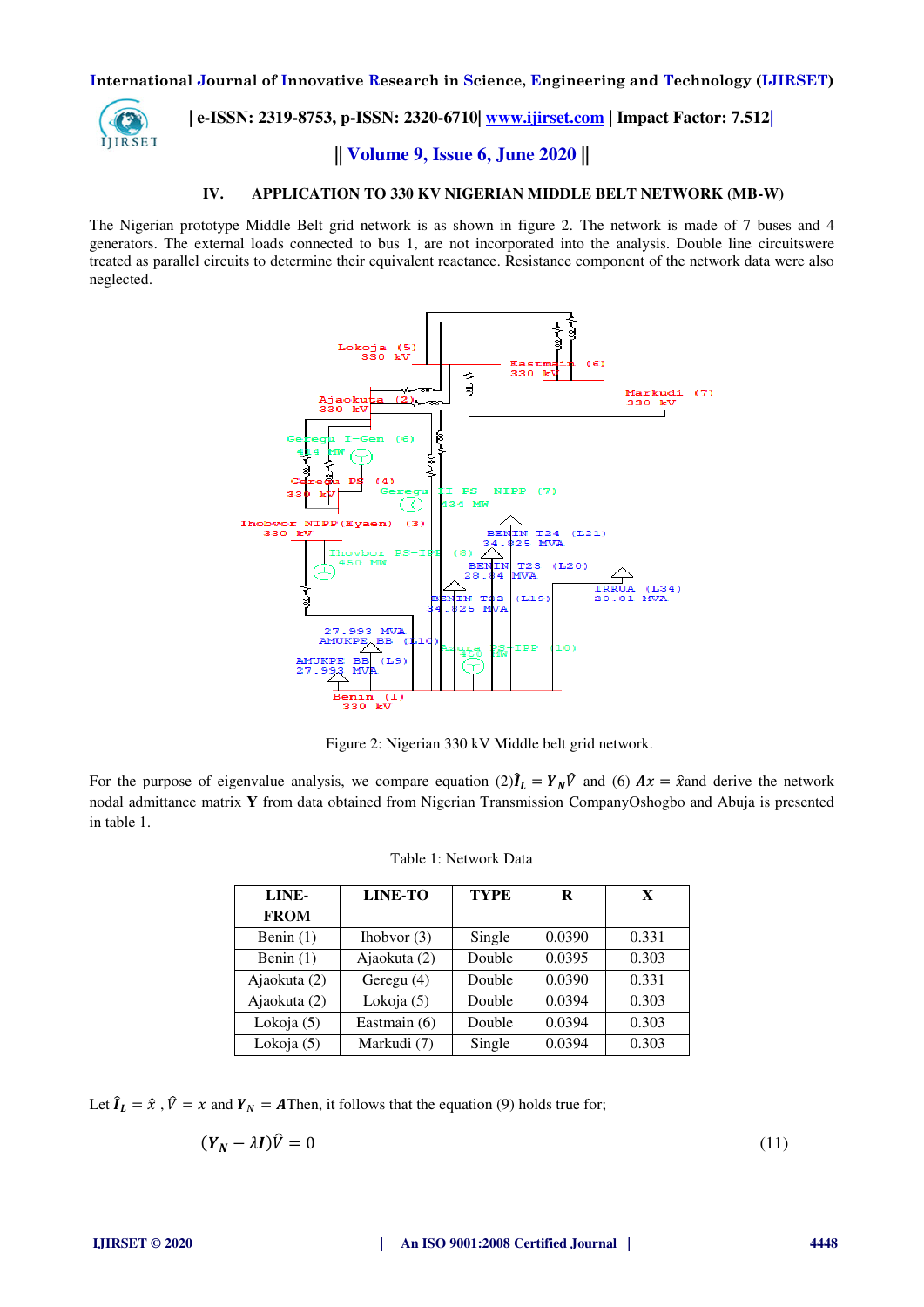

# **| e-ISSN: 2319-8753, p-ISSN: 2320-6710| [www.ijirset.com](http://www.ijirset.com/) | Impact Factor: 7.512|**

# **|| Volume 9, Issue 6, June 2020 ||**

Writing equation (11) in determinant form gives;

$$
|\mathbf{Y}_N - \lambda \mathbf{I}| = \begin{vmatrix} (y_{11} - \lambda) & y_{12} & \cdots & y_{1i} \\ y_{21} & (y_{22} - \lambda) & \cdots & y_{2i} \\ \vdots & \vdots & \cdots & \vdots \\ y_{i1} & y_{i2} & \cdots & (y_{ii} - \lambda) \end{vmatrix} = 0
$$
 (12)

The network admittance  $Y_N$ can be obtained as follows:

$$
y_{11(Benin)} = \sum [2(y_{12}) + y_{13}] = 4.6713
$$
\n(13)

$$
y_{22(Ajaokuta)} = \sum [2(y_{21}) + 2(y_{24}) + 2(y_{25})] = 4.8110
$$
\n(14)

$$
y_{33(Theboor)} = \sum [y_{31} + 0 + 0 + \dots] = 3.0211
$$
 (15)

$$
y_{44(Geregu)} = \sum [2(y_{42}) + 0 + 0 + \ldots] = 1.5106
$$
 (16)

$$
y_{55(Lokoja)} = \sum [2(y_{52}) + 2(y_{56}) + y_{57}] = 6.6007
$$
\n(17)

$$
y_{66(Eastmain)} = \sum [2(y_{65}) + 0 + 0 + .] = 1.6502
$$
\n(18)

$$
y_{77(Markudi)} = \sum [y_{75} + 0 + 0 + \dots] = 3.3003
$$
 (19)

$$
Y_N = \begin{bmatrix} y_{11} & y_{12} & y_{13} & y_{14} & y_{15} & y_{16} & y_{17} \\ y_{21} & y_{22} & y_{23} & y_{24} & y_{25} & y_{26} & y_{27} \\ y_{31} & y_{32} & y_{33} & y_{34} & y_{35} & y_{36} & y_{37} \\ y_{41} & y_{42} & y_{43} & y_{44} & y_{45} & y_{46} & y_{47} \\ y_{51} & y_{52} & y_{53} & y_{54} & y_{55} & y_{56} & y_{57} \\ y_{61} & y_{62} & y_{63} & y_{64} & y_{65} & y_{66} & y_{67} \\ y_{71} & y_{72} & y_{73} & y_{74} & y_{75} & y_{76} & y_{77} \end{bmatrix} (20)
$$

Therefore,

|         | г 4.6713  | $-1.6502$ | $-3.0211$ |           |           |           |           |      |
|---------|-----------|-----------|-----------|-----------|-----------|-----------|-----------|------|
|         | $-1.6502$ | 4.8110    |           | $-1.5106$ | $-1.6502$ |           |           |      |
|         | $-3.0211$ |           | 3.0211    |           |           |           |           |      |
| $Y_N =$ |           | $-1.5106$ |           | 1.5106    |           |           |           | (21) |
|         |           | $-1.6502$ |           |           | 6.6007    | $-1.6502$ | $-3.3003$ |      |
|         |           |           |           |           | $-1.6502$ | 1.6502    |           |      |
|         |           |           |           |           | $-3.3003$ |           | 3.3003    |      |

The 7 x 7 Matrix of equation 21 was coded into Matlab workplace command prompt and the right eigenvector  $(V = \hat{I}_L)$ , the eigenvalues (D = $\lambda$ ) and the left eigenvector (W =  $\hat{V}$ ) was computed and results are presented below.

## **V. RESULT AND ANALYSIS**

The term right eigenvector (V), eigenvalues (D), and left eigenvector (W) are built in variables which Matlab assigns vector matrices upon computation. These terms are synonymous to the variables used in our analysis as represented.

 $V = \hat{I}_L =$ 

0.2274 -0.7100 0.2282 0.0619 -0.3780 -0.3834 0.1391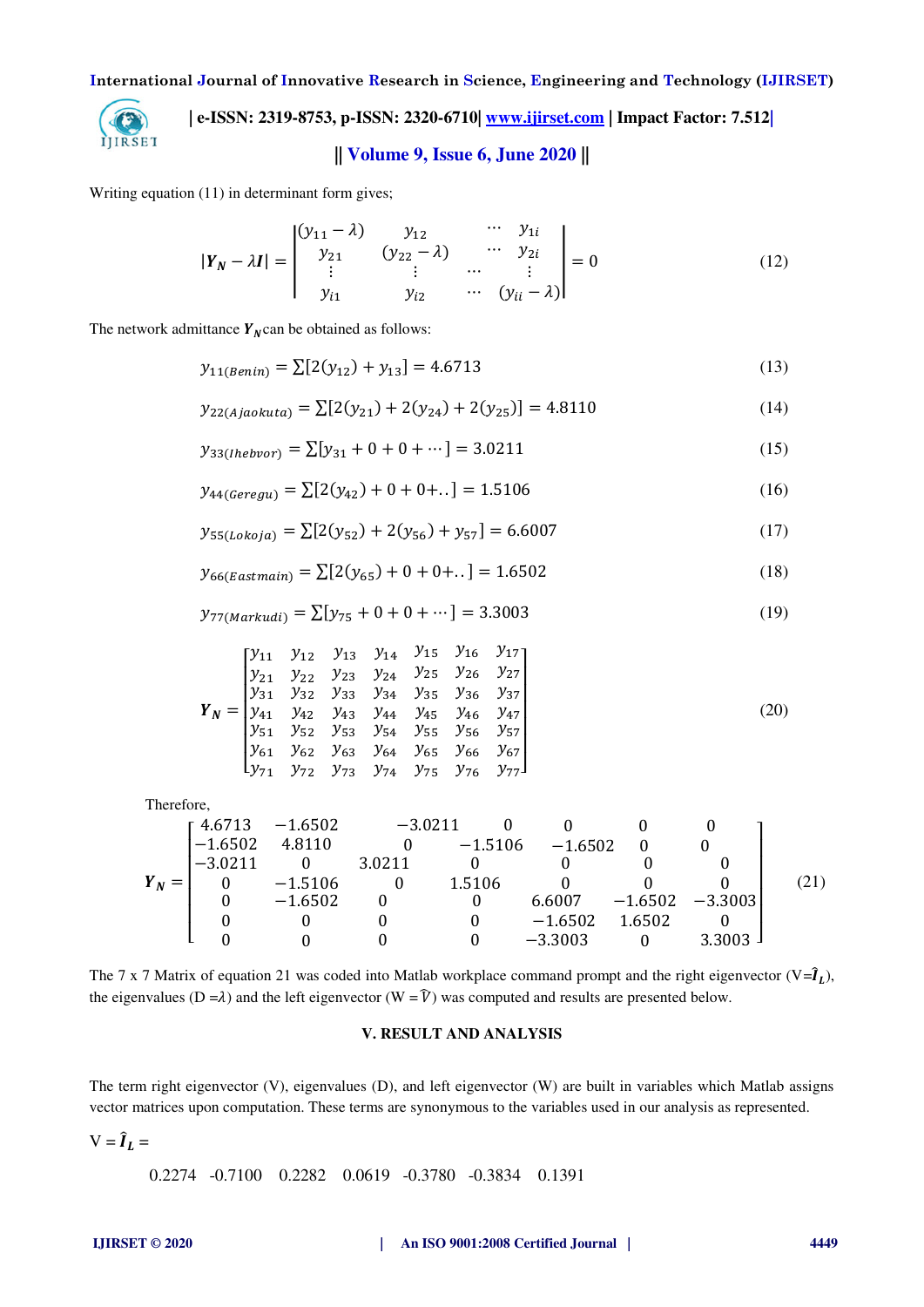**International Journal of Innovative Research in Science, Engineering and Technology (IJIRSET) | e-ISSN: 2319-8753, p-ISSN: 2320-6710| [www.ijirset.com](http://www.ijirset.com/) | Impact Factor: 7.512|** œ IJIRSET **|| Volume 9, Issue 6, June 2020 ||**  -0.4050 0.2916 0.7387 0.1301 -0.3780 0.0702 -0.1420 -0.1129 0.4873 -0.4069 0.0460 -0.3780 -0.5269 0.2357 0.0805 -0.0745 -0.3482 0.0770 -0.3780 0.1542 -0.7853 0.7538 0.3166 0.1332 0.3292 -0.3780 0.4121 0.2723 0.1156 0.0576 0.0345 0.8945 -0.3780 0.2750 0.1556 -0.4283 -0.2535 -0.3106 0.2502 -0.3780 0.5488 0.4357 (22)  $D = \lambda =$  9.1093 0 0 0 0 0 0 0 7.4227 0 0 0 0 0 0 0 4.7157 0 0 0 0 0 0 0 -1.0428 0 0 0 0 0 0 0 0.0000 0 0 0 0 0 0 0 0.8224 0 0 0 0 0 0 0 1.2375 (23)  $W = \hat{V} =$  0.2274 -0.7100 0.2282 -0.0619 -0.3780 -0.3834 0.1391 -0.4050 0.2916 0.7387 -0.1301 -0.3780 0.0702 -0.1420 -0.1129 0.4873 -0.4069 -0.0460 -0.3780 -0.5269 0.2357 0.0805 -0.0745 -0.3482 -0.0770 -0.3780 0.1542 -0.7853 0.7538 0.3166 0.1332 -0.3292 -0.3780 0.4121 0.2723 -0.1156 -0.0576 -0.0345 0.8945 0.3780 -0.2750 -0.1556 -0.4283 -0.2535 -0.3106 -0.2502 -0.3780 0.5488 0.4357 (24) After the steady-state simulation, a three phase line to earth (ground) fault was applied to one of the Ajaokuta-Lokoja axis and the line was tripped by a circuit breaker at exactly 0.5 sec; figure 3. The resultant admittance at bus 2 (Ajaokuta) at this instance became,

$$
Y_{22} = 3.3003 + 1.5106 + 1.6502 = 6.4611\tag{25}
$$

The changes in the total reactances of all branches connected to bus 2 was due to the fact that the faulted line's admittance reduced to zero by virtue of equation 2 sincee the vlotage between the faulted line and earth become zero at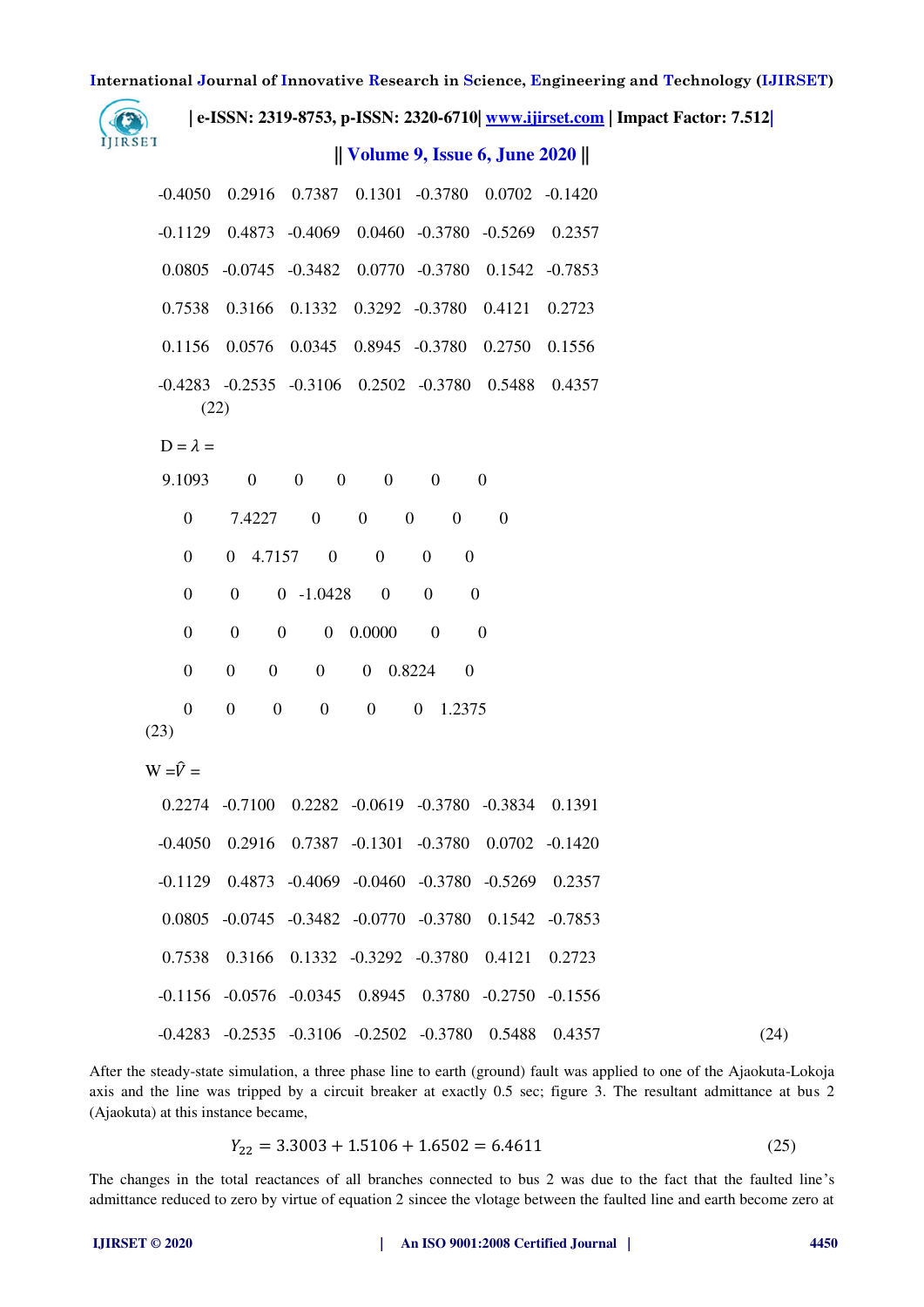

# **| e-ISSN: 2319-8753, p-ISSN: 2320-6710| [www.ijirset.com](http://www.ijirset.com/) | Impact Factor: 7.512|**

## **|| Volume 9, Issue 6, June 2020 ||**

that instance. During the period the fault subsist, the parallel circuit in that axis became single circuit whose effect was to increase the resultant reactance at the affected node.



Figure 3: Middle Belt Grid simulated under faulty condition.

This affected the entire system admittance  $Y_{Nf}$  and the eigenvalue, eigenvector results as follows, where the subscript  $(f)$  included in the variables indicates new parameters under faulty condition.

| $Y_{Nf} = \begin{bmatrix}\n 4.6713 & -1.6502 & -3.0211 & 0 & 0 & 0 & 0 \\ -3.3003 & 6.4611 & 0 & -1.5106 & -1.6502 & 0 & 0 \\ -3.0211 & 0 & 3.0211 & 0 & 0 & 0 & 0 \\ 0 & -1.5106 & 0 & 1.5106 & 0 & 0 & 0 \\ 0 & -1.6502 & 0 & 0 & 6.6007 & -1.6502 & -3.3003 \\ 0 & 0 & 0 & 0 & -1.6502 & 1.6502 & 0 \\ 0 & 0 & 0 & 0 & -3.3003 & 0 & 3.3003\n \end{bmatrix}$ \n\n |                                                     |
|----------------------------------------------------------------------------------------------------------------------------------------------------------------------------------------------------------------------------------------------------------------------------------------------------------------------------------------------------------------------|-----------------------------------------------------|
| $V = \hat{I}_{Lf} =$                                                                                                                                                                                                                                                                                                                                                 | 0.2820 -0.4230 0.3173 0.0494 -0.3780 0.1085 -0.2182 |
| -0.6403 0.3310 0.7065 0.1047 -0.3780 -0.1258 0.0561\n                                                                                                                                                                                                                                                                                                                |                                                     |
| -0.1262 0.2645 -0.4409 0.0366 -0.3780 0.1900 -0.3057\n                                                                                                                                                                                                                                                                                                               |                                                     |
| 0.1171 -0.0789 -0.2897 0.0615 -0.3780 -0.8829 0.1311\n                                                                                                                                                                                                                                                                                                               |                                                     |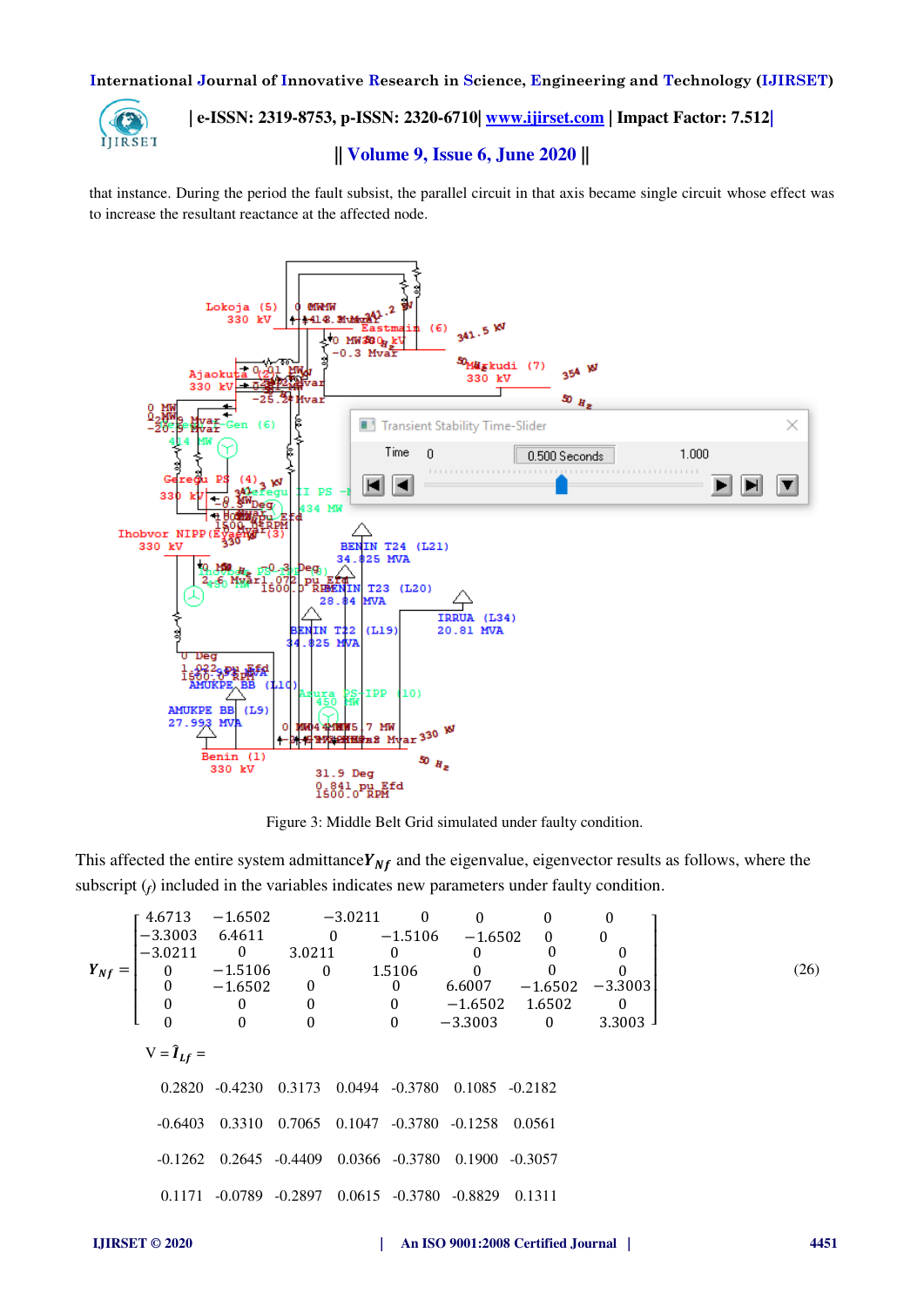| e-ISSN: 2319-8753, p-ISSN: 2320-6710  www.ijirset.com   Impact Factor: 7.512 |                   |                                                                     |                                 |                  |                                     |        |                  |                  |      |
|------------------------------------------------------------------------------|-------------------|---------------------------------------------------------------------|---------------------------------|------------------|-------------------------------------|--------|------------------|------------------|------|
| IJIRSET                                                                      |                   |                                                                     |                                 |                  | Volume 9, Issue 6, June 2020        |        |                  |                  |      |
|                                                                              | 0.6127            |                                                                     |                                 |                  | 0.6390 0.1726 0.3224 -0.3780 0.1974 |        | 0.5067           |                  |      |
|                                                                              | 0.0885            |                                                                     | 0.1110  0.0416  0.9045  -0.3780 |                  |                                     | 0.1106 | 0.3326           |                  |      |
|                                                                              |                   | -0.3125 -0.4633 -0.3006 0.2439 -0.3780 0.3249                       |                                 |                  |                                     |        | 0.6865           |                  | (27) |
|                                                                              | $D = \lambda_f =$ |                                                                     |                                 |                  |                                     |        |                  |                  |      |
|                                                                              | 9.7702            | $\boldsymbol{0}$                                                    | $\overline{0}$                  | $\boldsymbol{0}$ | $\boldsymbol{0}$                    |        | $\boldsymbol{0}$ | $\boldsymbol{0}$ |      |
|                                                                              | $\boldsymbol{0}$  | 7.8521                                                              | $\mathbf{0}$                    | $\boldsymbol{0}$ | $\boldsymbol{0}$                    |        | $\boldsymbol{0}$ | $\boldsymbol{0}$ |      |
|                                                                              | $\boldsymbol{0}$  | $\boldsymbol{0}$                                                    | 5.1951                          | $\boldsymbol{0}$ | $\boldsymbol{0}$                    |        | $\boldsymbol{0}$ | $\boldsymbol{0}$ |      |
|                                                                              | $\boldsymbol{0}$  | $\boldsymbol{0}$                                                    | $\boldsymbol{0}$                | $-1.0620$        | $\boldsymbol{0}$                    |        | $\boldsymbol{0}$ | $\boldsymbol{0}$ |      |
|                                                                              | $\boldsymbol{0}$  | $\boldsymbol{0}$                                                    | $\boldsymbol{0}$                | $\boldsymbol{0}$ | $-0.0000$                           |        | $\boldsymbol{0}$ | $\boldsymbol{0}$ |      |
|                                                                              | $\boldsymbol{0}$  | $\boldsymbol{0}$                                                    | $\boldsymbol{0}$                | $\boldsymbol{0}$ | $\boldsymbol{0}$                    |        | 1.2954           | $\boldsymbol{0}$ |      |
|                                                                              | $\boldsymbol{0}$  | $\overline{0}$                                                      | $\boldsymbol{0}$                | $\boldsymbol{0}$ | $\boldsymbol{0}$                    |        | $\boldsymbol{0}$ | 0.8641           | (28) |
|                                                                              | $W = \hat{V}_f =$ |                                                                     |                                 |                  |                                     |        |                  |                  |      |
|                                                                              |                   | 0.4973 -0.6401 0.4622 -0.0983 -0.5547 0.2030 -0.3659                |                                 |                  |                                     |        |                  |                  |      |
|                                                                              |                   | $-0.5645$ $0.2505$ $0.5146$ $-0.1042$ $-0.2774$ $-0.1176$ $0.0470$  |                                 |                  |                                     |        |                  |                  |      |
|                                                                              |                   | -0.2226 0.4003 -0.6422 -0.0727 -0.5547 0.3553 -0.5124               |                                 |                  |                                     |        |                  |                  |      |
|                                                                              |                   | $0.1032 -0.0597 -0.2110 -0.0612 -0.2774 -0.8256$                    |                                 |                  |                                     |        | 0.1099           |                  |      |
|                                                                              |                   | 0.5402 0.4835 0.1257 -0.3206 -0.2774 0.1846                         |                                 |                  |                                     |        | 0.4248           |                  |      |
|                                                                              |                   | $-0.0781$ $-0.0840$ $-0.0303$ $0.8994$ $0.2774$ $-0.1034$ $-0.2788$ |                                 |                  |                                     |        |                  |                  |      |
|                                                                              |                   | $-0.2756$ $-0.3506$ $-0.2189$ $-0.2425$ $-0.2774$ $0.3038$          |                                 |                  |                                     |        | 0.5754           |                  | (29) |

Under steady-state, the system is found to have real eigenvalues probably due to the approximation introduced during line admittance formulation and computation. The real eigenvalues obtained are positives indicating an aperiodic instability except at bus 4 (Geregu) where the network is found to have a negative real eigenvalue which indicates a decaying condition or mode. When fault was applied, the same bus 4 (Geregu) recorded a negative real eigenvalue but with a slightly lower value. This entails a slower transient decay constant. Also at bus 5 (Lokoja) a higher value of - 0.0001 negative real eigenvalue was recorded due to the faulty condition. However this mode decays faster as shown in figure 3 where the fault was cleared after 1 second. The rest of the buses are characterized by aperiodic transient which ranges from bus 1 down to bus 7 in that order.

## **VI.CONCLUSION**

The transient stability analysis of Nigerian 330 kV Middle Belt Grid had been analyzed in this article with regard to the eigenvalue characteristics of the network. The results presented showed regions of the network under aperiodic instability and decay mode during the faulty condition and steady-state.